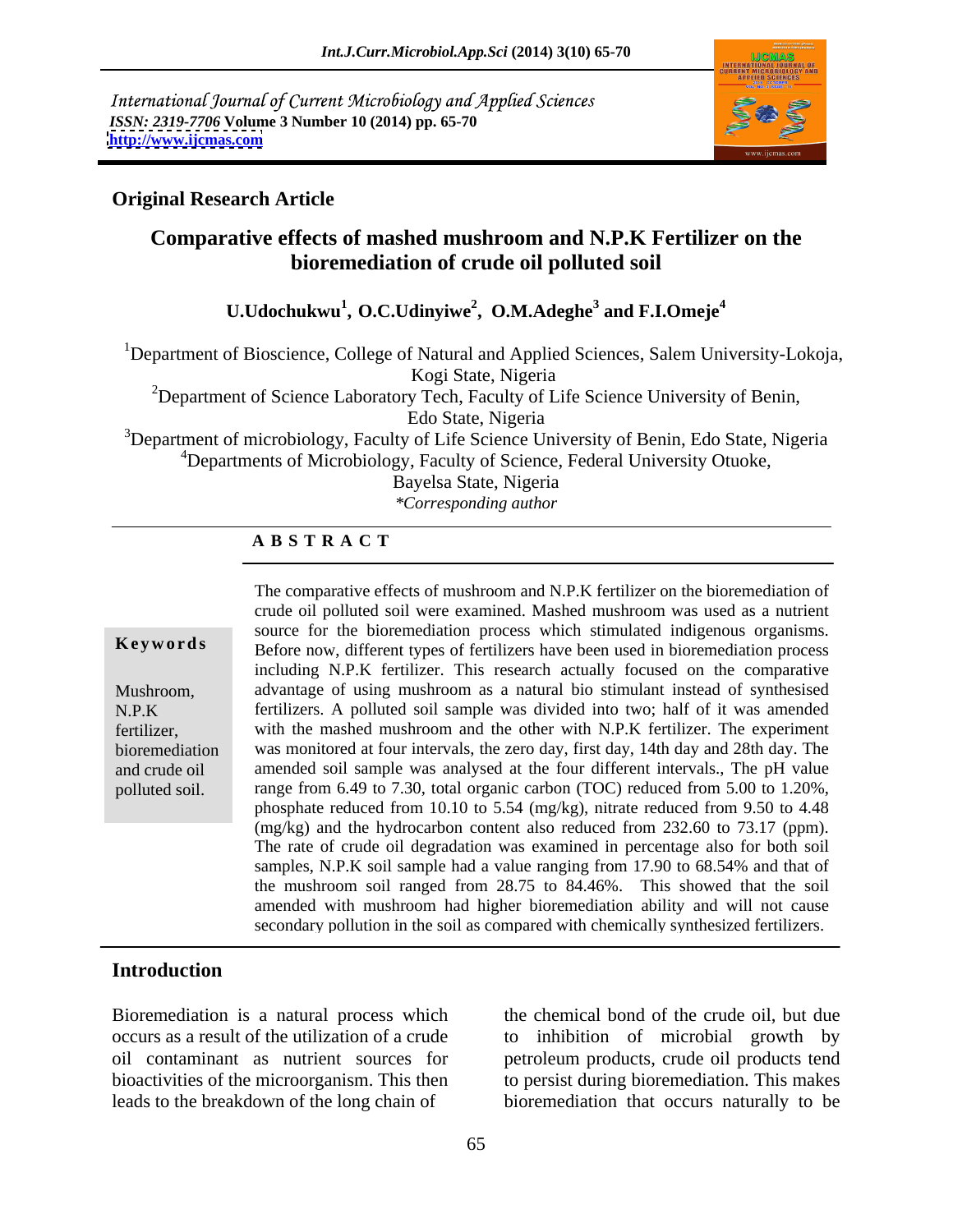bioremediation can take place within the nitrogen are limiting factors in all types of biodegradation (Department of mushroom and NPK 20:10:10 fertilizers bydrocarbons are naturally occurring of soils and would multiply where the right types and concentrations of metabolic feedstock exist (Odokuma et al., 2003). A application of fertilizers and oxygen Bioremediation technology exploits various improve the efficiency of pollutant naturally occurring mitigation processes: biodegradation. In bio-stimulation

soil to catalyse natural attenuation processes. value of mushroom as a nutrient Bio-augmentation involves introduction of During bioremediation, microbes utilize mushroom contains a wealth of chemical contaminants in the soil as an energy source and through oxidationreduction reactions, metabolize the target.

very slow but the introduction of an Petroleum hydrocarbons can be degraded by enhancer brought a great hope to crude oil microorganisms in the presence of oxygen bioremediation as the enhancers enhances through aerobic respiration. When oxygen is the outgrowth of the microorganism so that limited in supply or absent, as in saturated or shortest period of time. Crude oil pollution respiration prevails. Generally, inorganic tends to persist in soils until remediation compounds such as nitrate, sulphate, ferric measures, involving the application of iron, manganese, or carbon dioxide serve as nutrients are taken, because oxygen and terminal electron acceptors to facilitate petroleum degradation. The application of a Environmental Quality, 1998). Petroleum were as effective as the use of bio- chemicals; therefore, microorganisms which augmentation with indigenous hydrocarbon- are capable of attenuating or degrading utilizing bacteria (HUB) in the degradation hydrocarbons exist in the environment. of the hydrocarbon contaminant. This is Microorganisms have limits of tolerance for because HUB is present in almost all types particular environmental conditions, as well anaerobic soils or lake sediment, anaerobic biodegradation (Department of hydrocarbons are naturally occurring as optimal conditions for pinnacle performance.

combination of treatments, consisting of the Pollutant degradation rate can be enhanced exposure on bioremediation of a crude oil- primary substrates into the contaminated polluted agricultural soil was also evaluated systems. This could increase the populations by Ayotamuno et al., (2006). Enhanced of indigenous microorganisms and thus natural attenuation, bio-stimulation, technology, nutrient supplementation for and bio-augmentation. Bioremediation petroleum hydrocarbon degradation has which occurs without human intervention traditionally focused on addition of nitrogen other than monitoring is often called natural (N) and phosphorus (P), either organically attenuation. or inorganically, (Agarry et al., 2012). Bio stimulation also utilizes indigenous conditioner; however, it may also have a microbial populations to remediate potential application as a soil fertilizer contaminated soils. Bio-stimulation consists (Vasudevan and Rajaram, 2001). Research of adding nutrients and other substances to and trials have been conducted regarding the exogenous microorganisms capable of mushroom as a soil fertilizer over chemical detoxifying a particular contaminant, fertilizers is that it provides slow-release of sometimes employing genetically altered nutrients which is enhances optimum growth microorganisms (Agarry et al., 2012). of crops upon application. Furthermore, by the addition of nutrients, oxygen, and improve the efficiency of pollutant biodegradation. In bio-stimulation Mushroom is more likely to be used as a soil value of mushroom as a nutrient amendment. The advantages of using mushroom contains a wealth of micronutrients that usually are not present in standard NPK chemical fertilizers.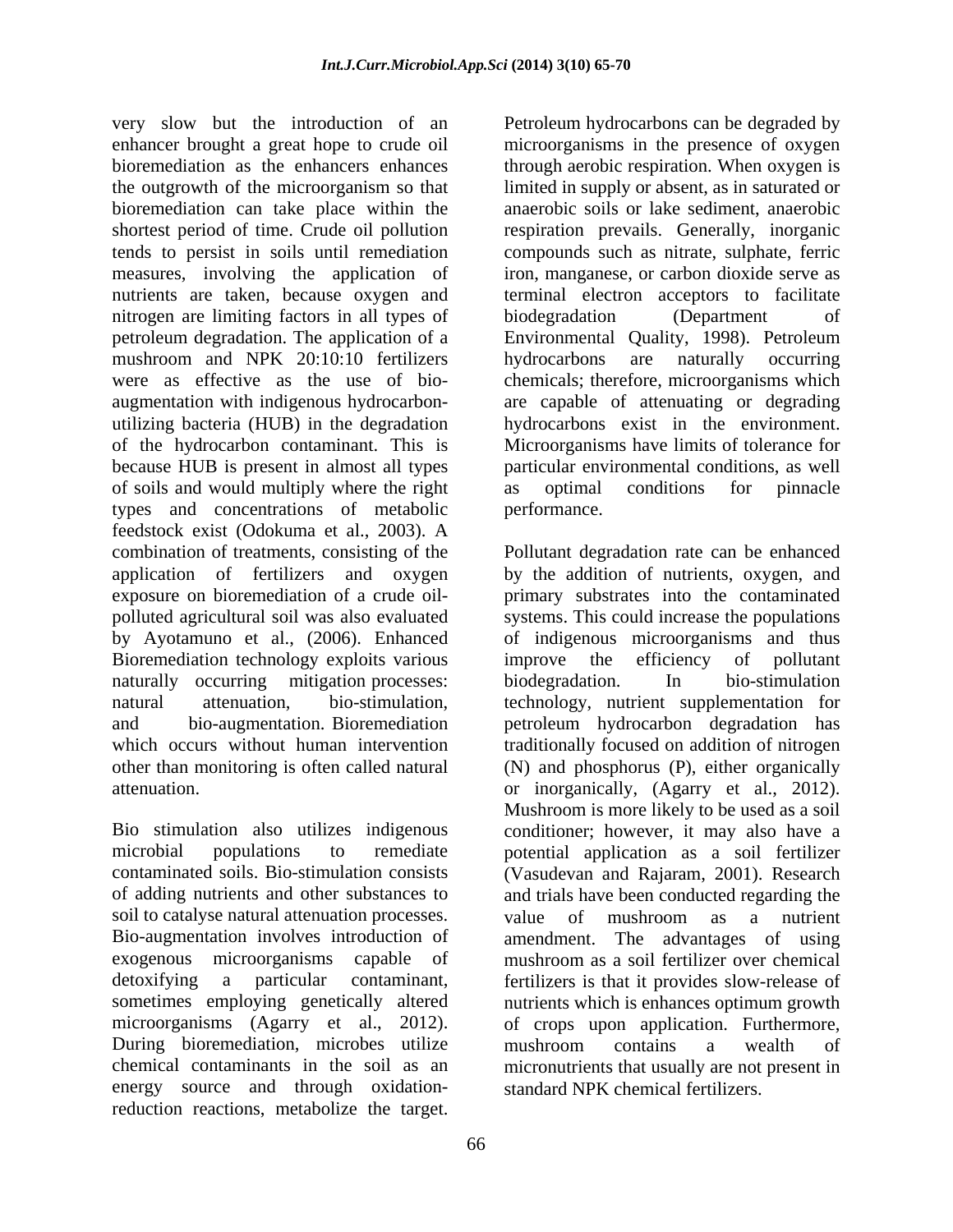The soil samples were collected from Rumudumanya village in Obiakpor Local Government Area, River state, Nigeria. The mushroom used for this study was collected **Results and Discussion** from the University of Port-Harcourt<br>Agricultural Demonstration Farm. The Agricultural Demonstration Farm. The It was observed that the rate of crude oil mushroom was grinded to fine mashed removal was 84(%) for treatment with particle, dried for 60 minutes in an oven at a mushroom and 68.54(%) for NPK, on the temperature of 1250C. The crude oil was 28th day of the study. Though there was no collected from Port Harcourt Refinery. These samples were all transported to the phosphate content and total organic carbon laboratory aseptically. The media and the between the two soil samples. It can simply reagents were sterilized by autoclaving at be seen that the indigenous microorganisms 121ºC at 15psi for 15minutes. The culturble utilized the crude oil present in the soil for hydrocarbon utilizing bacteria and fungi of its growth and metabolic processes and this the soil were enumerated in duplicate led to the removal of the contaminant from by the viable count method using the spread plate technique. Bushnell Haas agar media polluted soil to its normal and original status was used for the enumeration of of the soil using mashed mushroom is highly hydrocarbon utilizing bacteria and fungi.

Bushnell Haas broth powder (0.33g) and Agar media (1.5gram) were aseptically<br>prepared using standard method. After prepared using standard method. After rate of enhancement of the growth of the preparation of the media, 0.1ml of lactic indigenous microorganism which in turns acid was aseptically pipetted into the Petri dishes labeled for hydrocarbon utilizing contamination in the soil environment. From fungi. Soil suspensions were prepared by 10 the dynamics of the growth, from the first fold serial dilutions with 1g of soil and 0.1m day of treatment to the last day of the of  $10^{-5}$  and  $10^{-6}$  dilution was spread on the treatment, as the pollutant reduced which plates. After inoculation of the agar plates showed that the rate of bioremediation is with the sample, a sterile filter paper directly proportional to the rate of microbial (Whatman No.1), saturated with crude oil growth and metabolism. It can therefore be was aseptically placed onto the inside of the said that the rate of removal of total lid (cover) of the Petri dishes. The filter hydrocarbon content (THC) is directly paper saturated with crude oil served as a proportional to the rate of growth of the sole carbon and energy source for growth of microorganism in the sample analysed and the organisms on the surface through vapour phase transfer. The plates were then microorganism makes the remediation of the incubated in an inverted position at room temperature for 7days, after which the average counts were recorded. Physico-

**Materials and Methods** chemical analysis carried out were Soil pH, Total Organic Carbon (TOC), nitrate content, phosphate and total hydrocarbon content (Saari et al., 2007).

## **Results and Discussion**

much difference in the nitrate content, led to the removal of the contaminant from the soil. The bioremediation of the crude oil effective as shown from (fig 6).

and  $10^{-6}$  dilution was spread on the treatment, as the pollutant reduced which It was observed that the amount of crude oil in the soil were removed depending on the led to the biodegradation of the crude oil contamination in the soil environment. From the enhancement of these indigenous crude oil polluted soil samples faster and more efficient.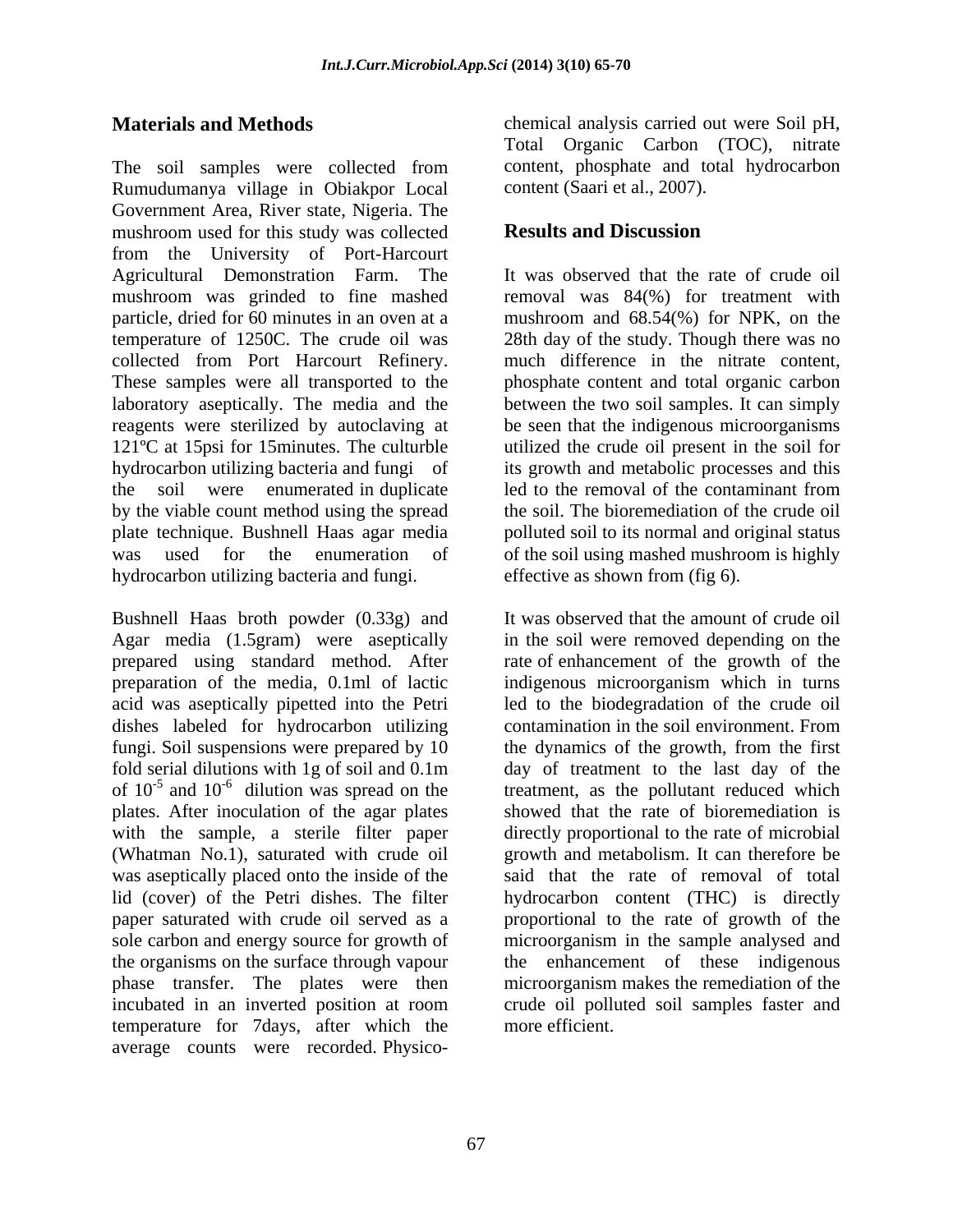

**Fig.1** pH value ofthe two polluted soil samples



**Fig.2** Total organic carbon of the two test systems



**Fig.3** The Phosphate content of the two soil samples within the 28 days



**Fig.4** The Nitrate content of the two soil samples within the 28 days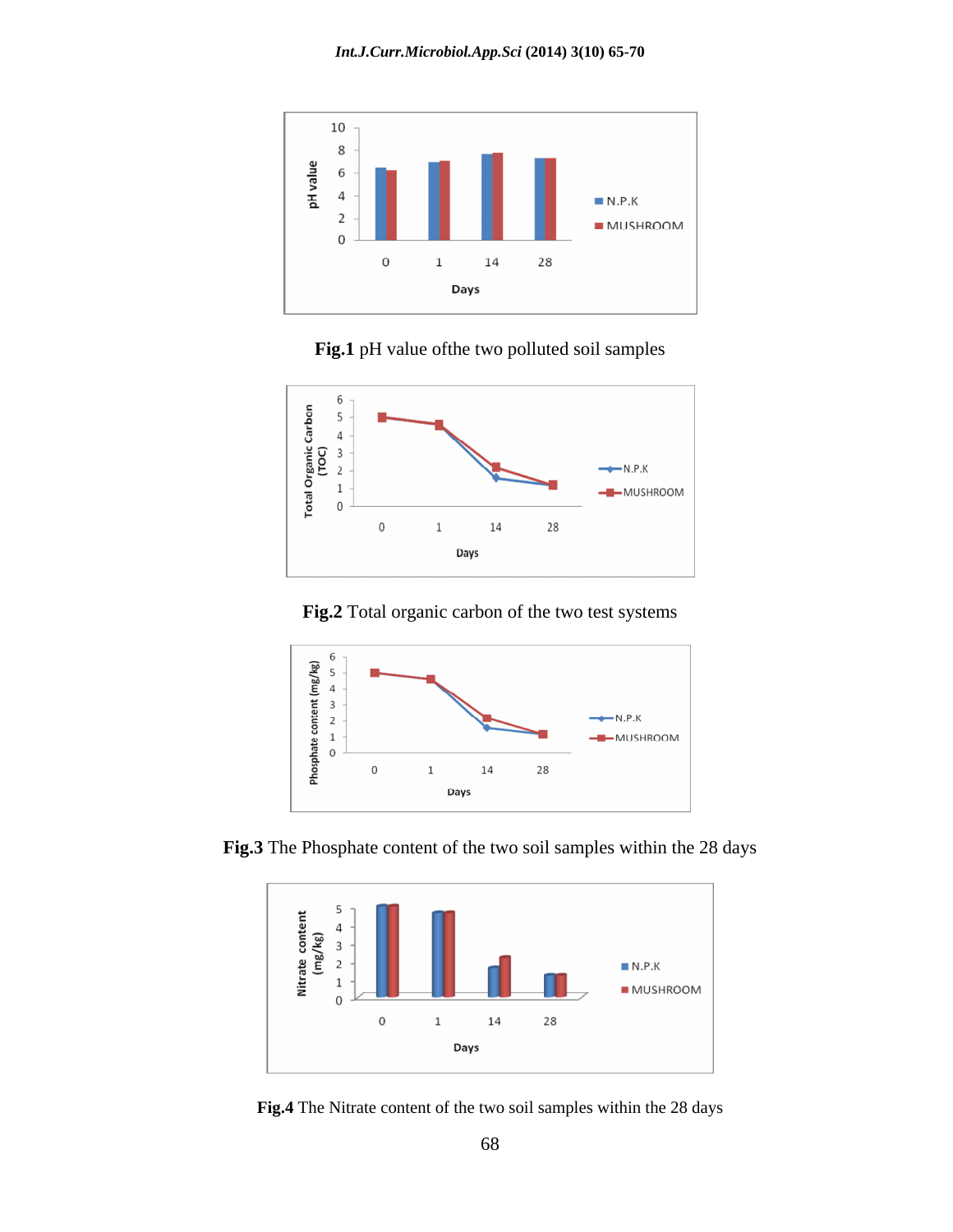

**Fig.5** Total hydrocarbon content (ppm) of the two soil samples



**Fig.6** Percentage hydrocarbon degradation of mashed mushroom and NPK fertilizer **References** 77-125. 77 -125.

- Agarry S.E., C.N.Owabor, and Yusuf R.O, (2012) Studies on biodegradation of kerosene in soil under different on only on the paint, Nature, 368, 413-418
- Bioremediation Journal.14:135-141.<br>Agnès, G., G.Vincent, and J. E.Graham, Bulletin: 46(11), 1377-1384. Chorom, M., H.S.Sharili, and Hotarnedi.
- Atlas R.M.(1991). Microbial hydrocarbon
- S.O.T.Ogaj, and S.D.Probert, (2006). Engineering, 2010 (7) 319-326<br>Bioremediation of a crude oil polluted Chuma. C.O. (2010). Enhanced agricultural-soil at Port Harcourt,
- Bossert, I.D. and.G.C.Compeau, (1995). Seawater microbial inocula amended<br>Clean up of petroleum hydrocarbon with crude biosurfactant and organic chemicals.New York: Wiley;
- Bragg, J. R., , R. C.Prince, J. B.Wilkinson and, R.M.Atlas (1994). Effectiveness of bioremediation for the Exxon Valdez oil spill, Nature, 368, 413-418
- bioremediation strategies. Chikere, C.B., G.C.Okpokwasili and Agnès, G., G.Vincent, and J. E.Graham, in tropical crude oil polluted soil (2003). Assessment of Jessica oil spill undergoing bioremediation. African impacts on intertidal invertebrate journal of biotechnology 8(11)2535-  $\sum_{n=1}^{\infty}$  Communities. Marine Pollution  $\sum_{n=1}^{\infty}$  2540 Chikere, C.B., G.C.Okpokwasili and B.O.Chikere (2009). Bacteria diversity in tropical crude oil polluted soil undergoing bioremediation. African 2540
- degradation of oil spills. Journal of the corresponding to the corresponding to the corresponding to the corresponding to the corresponding to the corresponding to the corresponding to the corresponding to the correspondin Technology and Biotechnology. 52, pointies son by application of the pointies of the state of the state of the state of the state of the state of the state of the state of the state of the state of the state of the state o 149 156 and the contract of the contract of the contract of the contract of the contract of the contract of the contract of the contract of the contract of the contract of the contract of the contract of the contract of th Ayotamuno, M. J., R.B.Kogbara,, Environmental Health Science and Chorom, M., H.S.Sharili, (2010). Bioremediation of a crude oil polluted soil by application of fertilizers. Iran journal of Engineering, 2010 (7) 319-326
	- Bioremediation of a crude oil polluted Chuma, C.O. (2010). Enhanced<br>agricultural-soil at Port Harcourt Bioremediation of hydrocarbon Nigeria. Applied energy, contaminated mangrove swamp in the 83: 1249-257. Nigeria oil rich Niger Delta using Clean up of petroleum hydrocarbon contamination in soil. Microbial transformation a degradation of toxic  $2010-8(8)$  Department of organic chemicals New York: Wiley: Environmental Quality.(1998). Chuma, C.O. (2010). Enhanced Bioremediation of hydrocarbon seawater microbial inocula amended with crude biosurfactant and micronutrient. Nature and science 2010-8(8) Department of Environmental Quality.(1998).